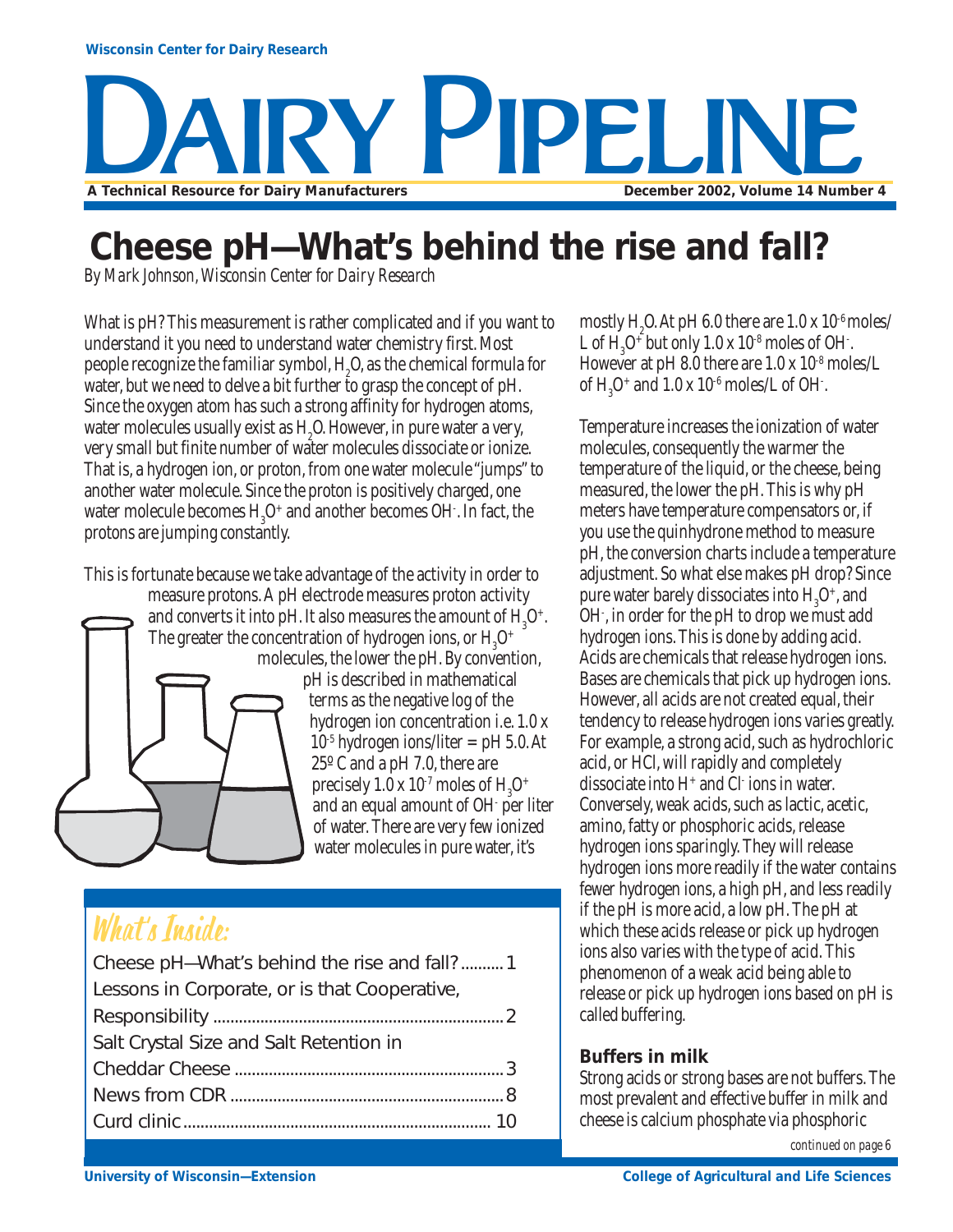### **Lessons in Corporate, or is that Cooperative, Responsibility**

*by Bob Cropp, Director, UW Center for Cooperatives*

The restructuring of cooperatives through bankruptcies, sales or conversions to stock companies, have frequented the headlines of the business media in recent months.

Farmland Industries of Kansas City, Mo., the nation's largest cooperative with interests in farm supplies, grain and meatpacking, filed for bankruptcy protection. Farm supply cooperative Agway of Syracuse, N.Y., did the same. North Farm Cooperative, Wisconsin's oldest wholesale food co-op, which just a few years ago had \$30 million in sales, has closed its doors and filed for bankruptcy.

Members of Minnesota Corn Processors sold their farmer-owned assets to Archer Daniels Midland (ADM). Agrilink Foods, the largest manufacture and marketer of frozen vegetables in the U.S. sold a majority equity investment to Vestar Capital. The investment firm Willis Stein Partners bought Roundy's, a 130-year-old Wisconsin-based wholesale and retail grocery that serves more than 800 supermarkets in 14 states and owns 12 Pick'n Save stores and Copps Food Centers. United Natural Foods, Inc. bought Blooming Prairie Cooperative, the largest volume distributor of natural foods in the Midwest.

The nine-year-old Dakota Growers Pasta Co., often used as an example of a successful new generation cooperative, changed its business structure to a public stock company. Cap Rock Electric Cooperative of Midland, Texas, converted to Cap Rock Energy, a public stock company.

### **Cooperative model in trouble?**

These events have left some people asking whether the cooperative model is in trouble. Members of Congress are even questioning if cooperatives are too big, or lack proper management. The debate centers not just on traditional agricultural cooperatives, but consumer food cooperatives, electric cooperatives, credit unions and even the socalled new generation cooperatives.

While recent events may seem troublesome, they provide no evidence that the cooperative model is failing. To the contrary, there are many very successful cooperatives in business today. Cooperatives, like any other business structure, experience problems, failures or structural evolutions. Any number of major public stock companies have closed their doors or been purchased by other entities, yet there is little talk that the public stock companies have failed.

There is nothing magical about the cooperative model. No business is guaranteed success. Events of the past year highlight the critical responsibility of boards of directors—at cooperatives or public stock companies—to provide vision and direction, monitor key performance measures, ask hard questions of management, hold management accountable, protect members' equity, and make sure major decisions are made in the best interest of membershareholders.

In many ways cooperatives are harder to manage than public stock companies. Cooperatives must meet the needs of a diverse group of members, be profitable, and obtain necessary equity capital to maintain and grow the business. This is a real challenge, especially for cooperatives in the commodity business, (known for its tight margins and capital intensity), or businesses with relatively fast changing markets.

In the wake of business failures such as Enron, Congress enacted the Sarbanes-Oxley Act of 2002, a corporate responsibility statute directed at public companies registered with the Securities and Exchange Commission (SEC). Most cooperatives are not subject to this act as few register stock with the SEC. I would suggest, however, that all cooperatives consider the types of business conduct the act mandates.

### **Audit committee is a must**

One example is an audit committee, which SEC requires public stock committees to have. Some cooperatives have an audit committee; many don't. An active and responsible audit committee

*next page*

Table 1. Number of dairy cooperatives and market share, 1940-2001

| Year    | Number of<br><b>Dairy Cooperatives</b> | Farm-level Share of<br>Farm Marketings (%) |
|---------|----------------------------------------|--------------------------------------------|
| 1940-41 | 2,374                                  | 48                                         |
| 1960-61 | 1,609                                  | 61                                         |
| 1980    | 435                                    | 77                                         |
| 2000    | 213                                    | 89                                         |

Source: USDA, RB-Cooperative Service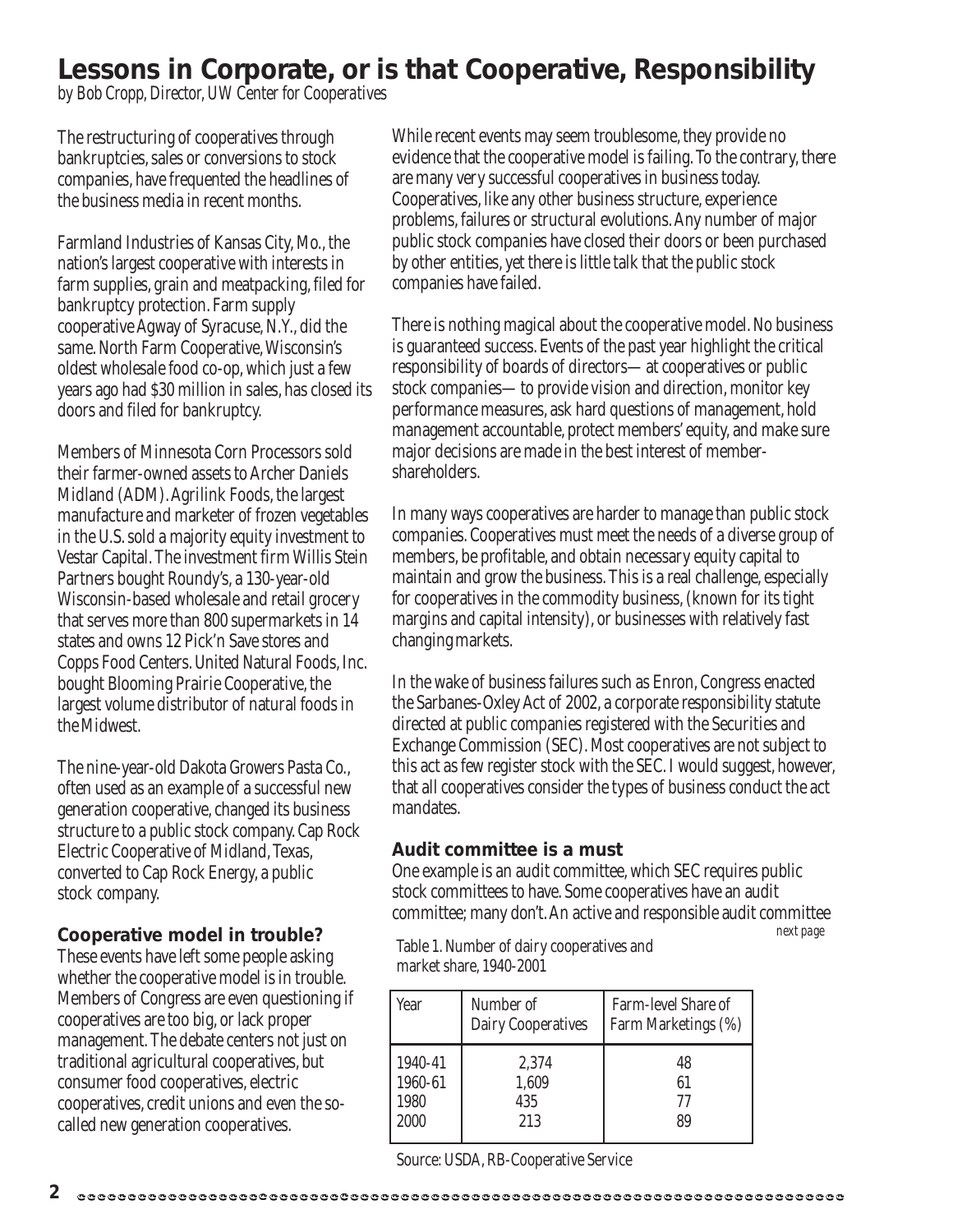### **Salt Crystal Size and Salt Retention in Cheddar Cheese**

*by R.D. Rao and W.L. Wendorff*

Though salt is a relatively minor ingredient  $(-2\%$  w/w), it has a major influence on Cheddar cheese quality. Salt helps to control microbial and enzymatic activity as well as microbial growth, both of which influence the shelf-life of cheese. In addition, salt affects cheese ripening, flavor, and texture. Lactose utilization and lactic acid production by starter bacteria are also affected by the presence of salt (Kaufman and Olson,1985), which in turn, will affect cheese pH. Salt, via its effect on proteolysis influences both cheese texture and protein solubility. Thus, a low salt content in cheese is often associated with a weak and pasty body whereas high salt levels can cause excessively firm and curdy textures (Fox, 1987). Salt has a role in syneresis of the curd, promoting flow and drainage of the whey from cheese.

Despite the factors listed above, it's possible that salt's greatest contribution to cheese quality comes through its direct impact on cheese flavor (Guinee and Fox, 1987). For example, low levels of salt are highly correlated with a bitter flavor defect in cheese (Guinee and Fox, 1987), one of the most common flavor defects associated with Cheddar cheese.

Traditionally, Cheddar cheese is salted by mixing dry salt crystals with cheese curds after curds have been milled and allowed to mellow. A mellowing period after milling allows whey and fat to exude from the surface, moistening the curd surface and helping to dissolve the salt crystals (Gilbert, 1979). Applying salt in three additions is a common practice used to help increase retention and insure uniform distribution of salt. When salt crystals dissolve on the curd surface they form a brine that diffuses into the aqueous phase of cheese (Gilbert, 1979). This brine toughens the surface of milled curd particles, reducing fusion of curd particles. Salt is usually added at a level of 2.25-3.25% w/w in an

attempt to achieve a final salt content in the range of 1.6-1.9% (Knox, 1978). This translates to a saltin-moisture (S/M) content of approximately 4.8-5.0%. Salt-in-moisture is considered an important factor in cheese quality (Morris et. al., 1985) and you can calculate it by dividing the percent salt by the percent moisture and multiplying by 100.

Only a percentage of the salt applied to the cheese is retained in the curd and maximizing the efficiency of the process has been of considerable interest to the dairy industry. Not only does increasing salt retention make economical sense, but it also benefits the environment since chloride levels in whey are an issue. Disposing salty whey has been a problem for cheese plants in the past (Wendorff,1996) and now high salt wastes are restricted in land applications and in discharges to waste treatment systems (Wisconsin Department of Natural Resources, 1990; Wisconsin Department of Natural Resources, 2000; Wendorff,1993).

Many of these factors that influence salt retention have been investigated previously. For example, Sutherland (1974) reported increases in stirring time and the time between salting and pressing resulted in an increase in salt retention. Increases in salting rate, curd temperature, moisture content of curd, and depth of curd pile after salting all resulted in a decreased level of salt retention. O'Connor (1973) found that increasing the salting *continued on page 4*

### **Cooperative** *continued from page 2*

is a must in today's complex cooperative business world. An audit committee guards co-op members' interests, ensuring that fiduciary responsibilities are met. It provides independent checks and balances for the internal audit function and in liaison with external auditors.

The cooperative model is still a very viable business alternative. It is the responsibility of members and boards of directors to keep their cooperative successful into the future. Boards of directors and management must be receptive to new and innovative business approaches. It may mean innovative methods to acquire needed equity capital or build strategic alliances with other cooperatives and public stock companies to gain access to modern technology, value-added products or markets.

Such new approaches can be controversial. Some would argue that cooperatives using such tools are abandoning the cooperative principles. But, as long as the board of directors retains control and accountability of management, and is focused on the purpose of the business—to add value to the farmer-members in terms of products and services—the cooperative model remains solid.

In contrast, it is quite clear from recent events that a cooperative lacking a visionary board of directors and resistant to new ways of doing business is likely on a path of failure. If failure occurs, the farmer-member-shareholders lose.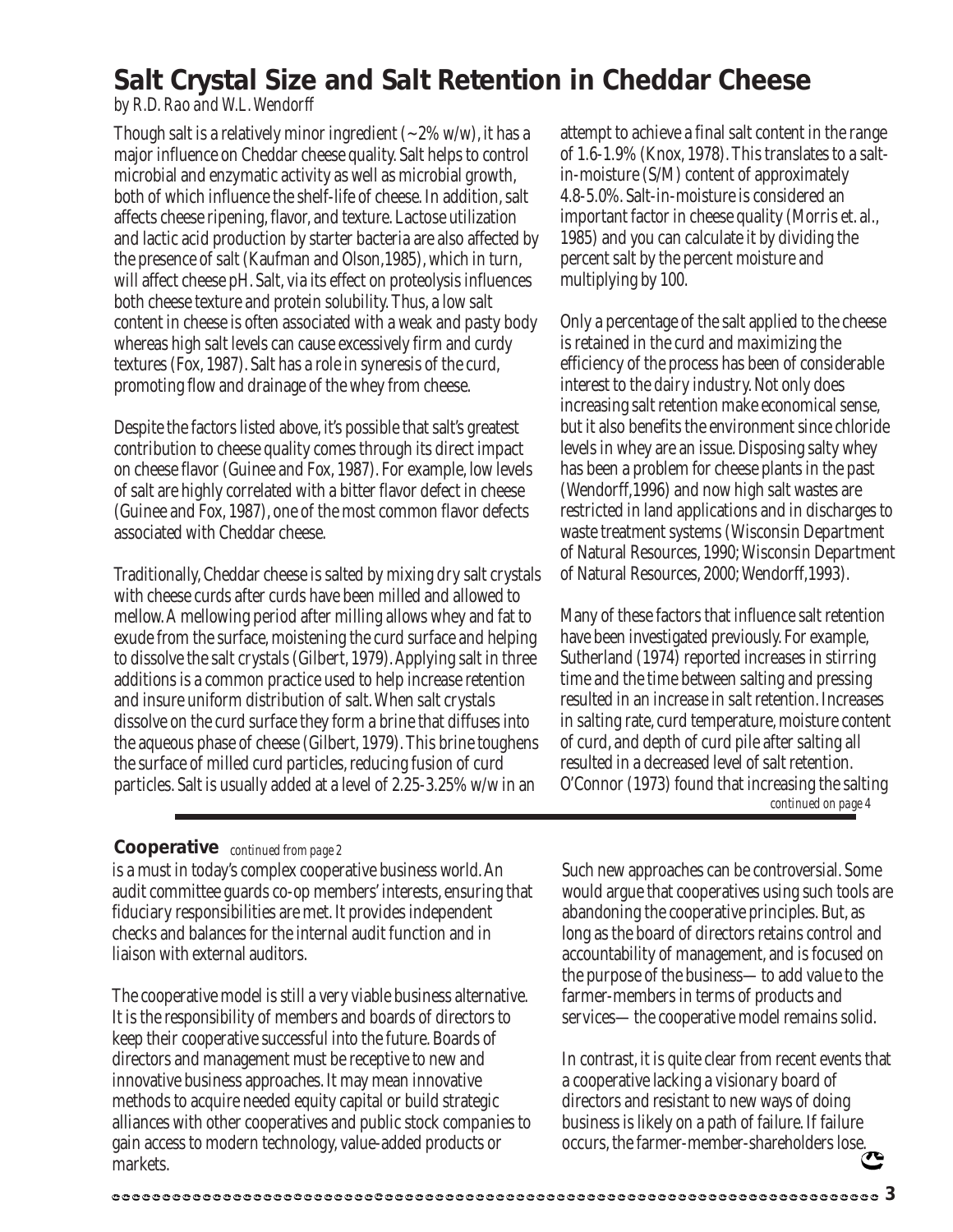### *Salt retention, continued from page 3*

rate decreased the proportion of salt retained by the curd. Increases in surface area to volume ratio of curd particles were associated with improved salt retention. NaCl solubility and thus salt retention increased with increasing pH values (Kaufman and Olson, 1985). Other researchers also noted that increasing the time between salting and pressing lead to increased salt retention (Gilles, 1976; Breene et. al., 1965; Kaufman and Olson, 1985).

Another factor in the salt retention debate is the particle size or grade of the salt crystal. The classic belief was that larger salt crystals would increase salt retention (Hoecher and Hammer, 1944; Tuckey and Ruehe, 1940). Since these crystals dissolve slower many people believed that more salt would be retained. However, Kaufman and Olson (1985) and O'Connor (1970) reported that higher retention levels could be achieved by using a finer grade of salt. We focused on this contradiction and conducted a study to reinvestigate how salt retention is affected by salt grade, comparing the absorption of four different grades of salt by Cheddar cheese during cheese production.

Cheddar cheese was manufactured according to the traditional method outlined by Bogenrief and Olson (1995). At the time of milling, four 21.8-kg lots of milled, unsalted curd were transferred from the vat to four separate small-scale vats. The vats were warmed prior to transfer to maintain curd temperature at 36.7ºC. Each of the vats was then salted at a rate of 3.0% with one of four different salts: Alberger" Coarse Salt, Alberger" Special Flake Salt, Alberger" Flake Salt, or Alberger" Fine Flake Salt (Cargill Foods Salt Division, Minneapolis, MN). Solubility rate and crystal count per pound of each salt, as determined by the supplier, are reported in Table 1. Salt was applied in three applications over 15 minutes and mixed by

Table 1. Characteristics of salt types in study.

| Salt Type            | Solubility (minutes) | Crystal Count (per lb.) |
|----------------------|----------------------|-------------------------|
| <b>Fine Flake</b>    | 1.0                  | 65,000,000              |
| <b>Special Flake</b> | 1.7                  | 19,740,000              |
| Flake                | 2.1                  | 12,470,000              |
| Coarse               | 3.6                  | 1,370,000               |

hand. Salted curd from each vat was then divided in half and hooped into two 9.1-kg Wilson-style hoops. The blocks were then mechanically pressed at 2.1 kg/cm2 for four hours and remained in the hoops overnight. The blocks were vacuum packaged and aged for 60 days in a 7ºC cooler. This salting procedure was conducted on two separate days of production.

At one week, cheese was sampled by taking four randomly positioned trier plugs from each block of cheese. The plugs for each block were then ground and mixed into a homogeneous mass, constituting a representative sample of each individual block.

Table 2. Moisture and pH of Cheddar cheese produced with varied salt.

| Salt Type            | % Moisture | pH   |
|----------------------|------------|------|
| <b>Fine Flake</b>    | 37.42      | 5.00 |
| <b>Special Flake</b> | 37.64      | 4.97 |
| Flake                | 37.49      | 4.98 |
| Coarse               | 37.55      | 5.00 |

Table 3. Mean salt content and retention of salt in Cheddar cheeses.

| Salt Type            | % Salt-in-Moisture | % Salt Retention (w/w) |
|----------------------|--------------------|------------------------|
| <b>Fine Flake</b>    | 4.06a              | 50.84a                 |
| <b>Special Flake</b> | 3.57 <sub>b</sub>  | 45.16b                 |
| Flake                | 3.59b              | 44.82b                 |
| Coarse               | 3.81ab             | 47.71ab                |

a,b Means (n=4) within the same column without a common superscript differ  $(P < 0.05)$ .

Tables 2 and 3 list mean values of pH, % moisture, percent saltin-moisture and percent salt recovery. When you consider the variables analyzed, the variables in Tables 2 and 3 along with sensory evaluation, percent salt-in-moisture phase was the only factor to show statistically significant differences among mean values. The average percent fat was 33% for the first trial and 32.5% for the second. Subsequently, fat on a dry matter basis was 52.83% on the first trial and 52.02 on the second. Mean values were not significantly different between the types of salt.

> The Fine Flake salt displayed the highest salt recovery percentage (50.84%) and percent S/M (4.06%). These values were significantly greater than those of the Special Flake and Flake salt. However, no significant difference was found between percent S/M and percent salt recovery of Coarse salt and all other salt types tested.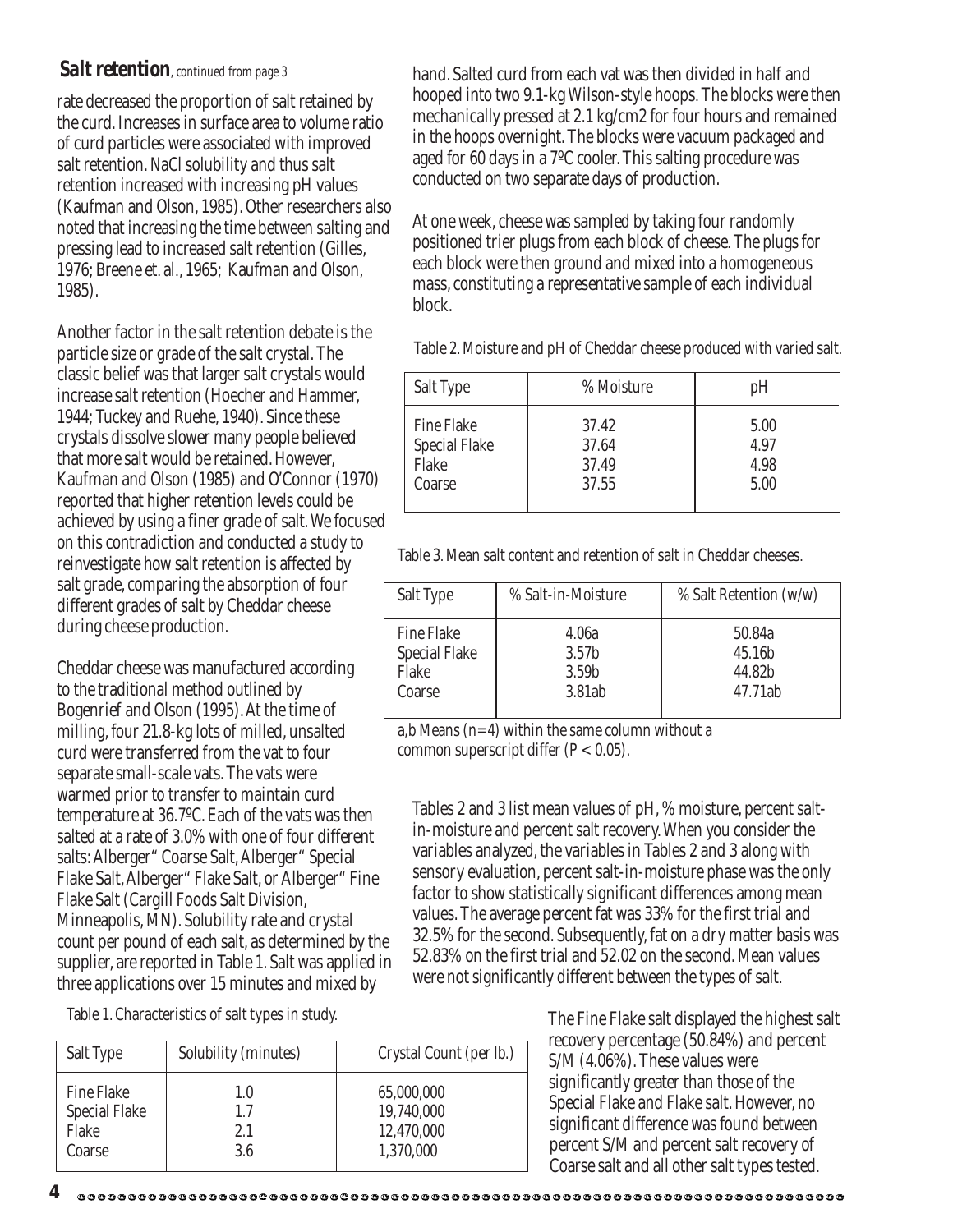Larger crystal size has slower dissolving characteristics. The increased salt retention with the Coarse grade may have occurred because initial syneresis after salt application did not flush off as much of the large salt crystals from the curd surface when compared to the smaller crystals of Special Flake and Flake (Gilbert, 1979). The Fine Flake, however, may have been able to dissolve fast enough to diffuse into the curd before being washed of by the expelled whey. Percent salt-in-moisture values fell short of the optimum level of 4.8-5.0% S/M for desired Cheddar cheese quality (Knox, 1978). However, percent salt retention levels were within the expected range for cheese salted at 3.0% (w/w) (Gilbert, 1979).

Kaufman and Olson (1985) compiled a study combining the effects of salting type, salting time (salt to hoop), and salting rate on salt retention in Cheddar cheese. Salt retention was found to decrease with increasing salting rate and decreasing salting time. Salt applications were completed at 2.0% and 2.5% (w/w). Recoveries for these trials ranged from 61.17 - 64.07% at the 2.0% rate and from 53.22-54.91% at the 2.5%. This current study found salt retention to range from 44.82 - 50.84% following the trend expected for such a rate of application (3.0%). Kaufman and Olson also found greater salt retention occurred with a fine grade of salt compared to that of coarser grade salts. Common sensory defects found in the cheese at 7 days and 60 days of age are displayed in Table 4. Although mean sensory scores ranged from 96.5 to 97.6 at 7 days of age and from 96.8 to 97.6 at 60 days of age, there were no significant differences for any of the treatments. The slight pasty defect noted in samples at 60 days of age may reflect the relatively low salt content of the cheese samples. The relationship between low salt content and pasty, weak bodied cheese has been noted by a number of researchers (Fox, 1987; Kaufman and Olson, 1985). Salt content is inversely related to the extent of proteolysis that occurs in a cheese matrix (Fox, 1987). Thus, at low salt concentrations, such as those found in this study, much of the protein present in cheese has broken down to produce a pasty and weak bodied cheese.

Table 4. Common sensory defects observed in Cheddar cheese produced with various types of salt.\*

|                                                           | Flavor                                                                                | <b>Body and Texture</b>                                            | Color                 |
|-----------------------------------------------------------|---------------------------------------------------------------------------------------|--------------------------------------------------------------------|-----------------------|
| Trial 1 - 7 Days<br>Trial 2 - 7 Days<br>Trial 1 - 60 Days | Slight Acid<br>Slight Acid<br>Slight Acid,<br>Slight Metallic,<br><b>Slight Salty</b> | Slight Curdy, Slight Grainy<br>Slight Curdy<br><b>Slight Pasty</b> | <b>Slight Mottled</b> |
| Trial 2 - 60 Days                                         | Acid                                                                                  |                                                                    |                       |

\*'Common' indicates defects noted in 50% or greater of samples tested. *continued on page 9*

Our study found significantly greater salt retention using Fine Flake salt compared to Special Flake and Flake salts, but not Coarse salt. Choosing a finer grade of salt may be a useful method for increasing salt retention in Cheddar cheese, which will also help to decrease chloride levels present in whey and waste streams.  $\sigma$ 

#### **References**

Anonymous. 2001. United States Championship Cheese Contest Judging Procedures. Wisconsin Cheese Makers Association. Madison, WI

Association of Official Analytical Chemists. 1990. Official Methods of Analysis. Vol. II. 15th ed., Method 948.12, AOAC, Arlington, VA.

Bogenrief, D.D., and N.F. Olson. 1995. Hydrolysis of β-casein increases Cheddar cheese meltability. Milchwissenschaft. 50: 678-682.

Breene, W.M., N.F. Olson, and W.V. Price. 1965. Salt absorption by Cheddar cheese curd. J. Dairy Sci. 48: 621-624.

Fox, P.F. 1987. Significance of salt in cheese ripening. Dairy Industries International. 52(9): 19-21.

Gilbert, D. 1979. Mechanism of salt absorption into Cheddar cheese. Proceedings from The First Biennial Marschall International Cheese Conference. Pp. 503-511. Madison, WI.

Gilles, J. 1976. Control of salt-in-moisture levels in Cheddar cheese. New Zealand J. of Dairy Sci. and Technology. 11: 219-221.

Guinee, T.P., and P.F. Fox. 1987. Salt in Cheese: Physical, Chemical and Biological Aspects in Cheese. Pages 251-297 in Cheese: Chemistry,

Physics, and Microbiology - General Aspects. Vol. 1. P.F. Fox. Elsevier Applied Science. Essex, England.

Hoecher, W.H., and B.W. Hammer. 1944. Salt migration in Cheddar cheese curd and its effects on moisture content, pH, and bacterial content. Food Research. 9: 278-288.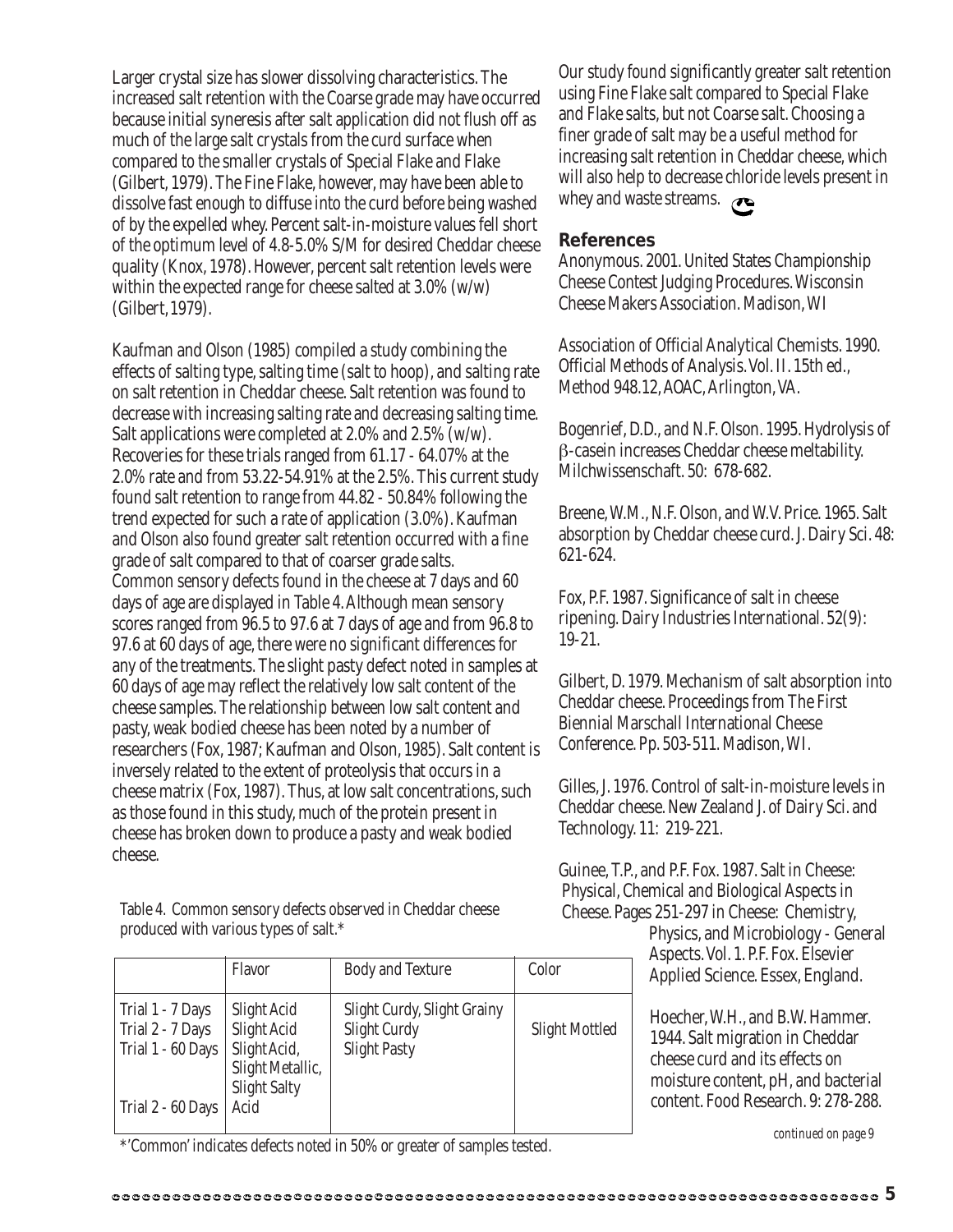### *pH, from page 1*

acid. When a buffer picks up a hydrogen ion, that ion is no longer measured by a pH meter. Phosphoric acid has the ability to pick up (or release) one to three hydrogen ions depending upon whether it is soluble or bound to casein or other molecules and each hydrogen ion has its own particular pH when it is released or picked up. This ability will become evident in young cheese especially mozzarella or washed curd cheeses. The pH of these cheeses may increase by as much as .3 units (i.e. pH 5.1 increased to 5.4) in as little as a day. The pH of cheese is influenced by two major factors; how much acid is formed and how much calcium phosphate, or other buffers, remain accessible in the cheese. In milk, the buffers act relatively rapidly to pick up hydrogen ions and only when the amount of hydrogen ions released exceeds the ability of the buffer to pick them up will the pH decrease. In cheese, the buffering effect may take a few days.

However, the effect of buffering on the pH of cheese also depends on how the cheese was made. In part skim mozzarella cheese, or washed curd cheeses, you'll see limited or even no acid developing after the mixer step, or after the curd is hooped. The decrease in pH is a race between the amount of acid developed and the rate at which the buffer can pick up the hydrogen ions. In mozzarella cheese, the race is won by a fast rate of acid development. Consequently, the pH may decrease rapidly only to increase later when the calcium phosphate buffering effect eventually kicks in and picks up hydrogen ions. Then we see a pH increase. However, in Cheddar cheese, where there is a considerable amount of acid formed during pressing and even during storage, the amount of hydrogen ions released exceeds the amount that can be picked up by the calcium phosphate. Thus, the pH may actually decrease. It does not increase until much later during ripening, but then because of other chemical reactions.

### **Calcium phosphate in cheese**

The amount of calcium phosphate in cheese is directly related to the pH at which the milk is clotted and the pH at drain. The lower the pH at these points, the less calcium phosphate remains in the curd leading to less buffering in the cheese. Indeed, a tried and true method for making an acid cheese involves either increasing the lactose concentration or draining at a low pH. As Cheddar cheese ages there will be a tendency for the pH to increase slightly, depending on the amount of acid formed initially. Some of this increase will be due to the metabolism of lactic acid into weaker acids or other compounds that will pick up hydrogen ions. Proteolysis, or the breakdown of protein, forms ammonia and this can also increase pH, although it takes time .

Both proteolysis and the metabolism of acids are reactions that are very prevalent in mold or surface ripened cheeses. In Camembert, Blue and Limburger cheeses the pH at day one may be as low as 4.7 but as the mold or yeasts grow, the pH at the surface will rapidly increase to over pH 6.0 or higher in a matter of only a few days. It will take longer for the pH in the interior to increase since it takes some time for the lactic acid to move to the surface where it is metabolized into  $\mathrm{CO}_2$  and water and the ammonia seeps into the cheese interior.

Phosphate exists in three general forms in milk. Soluble phosphate is found in the serum, organic phosphate is permanently bound to the casein, and colloidal calcium phosphate is linked to the permanently bound phosphate. Only a small proportion of the total phosphate in milk is organic. The other two forms are at equilibrium which shifts due to the concentration of each, temperature, ionic strength, and pH.

The positively charged calcium acts to neutralize the negative charge on the phosphate molecules. This is important for the interaction of casein molecules since the calcium phosphate acts as a bridge (some have compared it to a "glue") between casein molecules. This is not necessarily a good thing—a lot of colloidal calcium phosphate makes for a tough, curdy, non-meltable cheese.

### **What really happens when acid/base**



**6**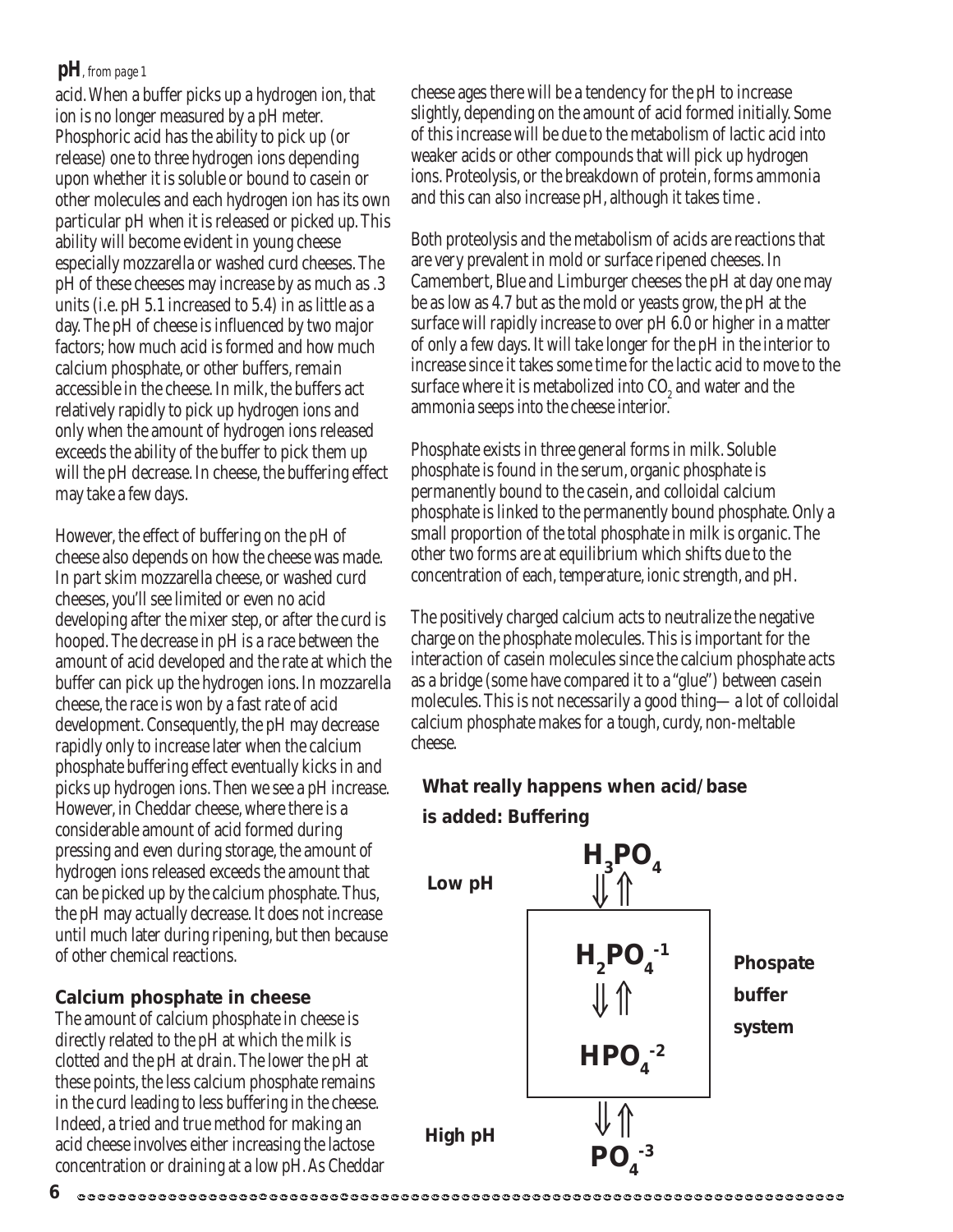All three forms of phosphate can act as buffers, although as a consequence of the buffering activity the colloidal calcium phosphate becomes soluble and calcium dissociates from the molecule. As a result we see changes in the interaction of casein molecules with each other and these changes influence the cheese. (See Pipeline articles in Volume 12, No.1 and Volume 11, No.2 on how casein colors cheese and the melt and stretch of cheese) The cheese gets softer, smoother, melts better, absorbs and holds free serum trapped in the curd at pressing, the curd knits or fuses more readily, and the color of the cheese may even become less white and more yellow.

Why is pH measurement so important? In addition to the effect that pH and colloidal calcium phosphate have on the physical properties of cheese, pH and acid content also play a major role in flavor perception and development. They also influence the growth and types of bacteria that will survive in cheese. Some pathogenic bacteria, and strains that potentially cause defects, do not survive in an acid environment and will actually die in cheese over time if the pH is low enough (below 5.4). In surface and mold ripened cheeses the pH increases rapidly to over pH 6.0. Thus, there is a risk that bacteria once held in check with the initial low pH of the cheese may now grow when the pH increases. If these cheeses are contaminated post manufacture there is one less hurdle to prevent growth of the contaminant. So now you know, pH influences all aspects of the quality and safety of cheese.  $\mathbf C$ 

### **Measuring the pH of cheese**

You can measure the pH of cheese in a variety of ways. The most common method is direct measurement with pH electrodes linked to a pH meter. The electrode is pressed down on the cheese surface (surface electrode) or speared (spear tip) into the cheese. Some cheese makers start by grinding a sample of cheese with a small amount of deionized water and then use the electrode. This helps to ensure a good water contact with the electrode. Keep in mind that you are measuring activity of hydrogen ions in water i.e.  $\mathrm{H}_{3}\mathrm{O}^{+}$ .

Another type of pH measurement is called the quinhydrone method. A small amount of powder (quinhydrone) is mixed with cheese and the mixture is put into a small tube. A gold tipped probe is speared into the cheese and the combination is placed in a saturated KCl solution. The apparatus is linked to a pH meter set on the millivolt scale (not all pH meters are designed to give a millivolt reading). The millivolt reading is converted to pH (there are tables based on a given temperature of the KCl solution). With any electrode system you must know the

temperature of the mixture and make appropriate adjustments.

could clog the membranes in the electrode. Indeed, the most common problem encountered when using electrodes is fouling. The electrode becomes slow to respond or the pH reading is not steady.

Unfortunately pH electrodes and pH meters can be expensive. Many cheesemakers realize that pH measurement is perhaps the most important cheese making management tool, even if they can't afford the equipment. For them there is an alternative method to measure pH. They can use pH paper, specially designed paper that changes color in response to pH. The paper is pressed onto the surface of the cheese and the color is compared to a reference chart. This is the least expensive method to measure pH and is commonly used by farmstead cheesemakers.

Ignoring temperature compensation can influence consistency, thus different laboratories may measure a different pH for the same cheese. Also, the meter and the electrodes must be standardized with solutions of known pH to ensure the accuracy of the system. The quinhydrone method often gives a pH reading lower than the other pH electrodes, especially when measuring process cheese or cheese food. I do not know why, but I suspect it may be due to the lack of good contact between the cheese and the electrodes or interferences with other compounds like fat or solubilized proteins that

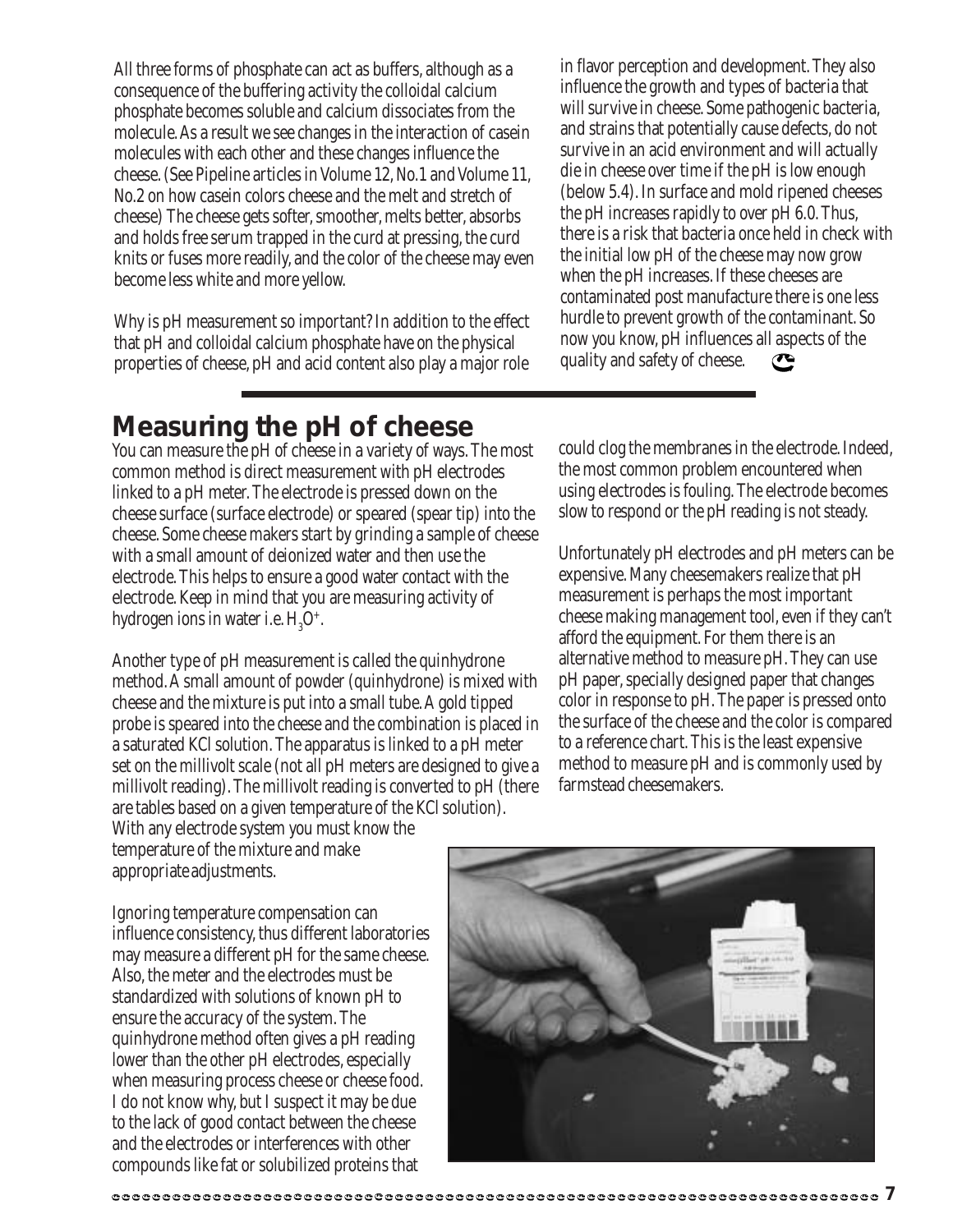# News from CDR

### **Congratulations to Norm Olson**

The 2002 recipient of the University of Wisconsin's College of Agricultural and Life Sciences Distinguished Services Award is none other than Norm Olson, the first director of CDR and one of the main people responsible for CDR's very existence. Norm Olson is already well known among readers of the Pipeline, he is renowned for his research, teaching, and service to the University and the dairy industry. Congratulations Norm.

### **2003 Wisconsin Cheese Conference**

Mark your calendars for the 2003 Wisconsin Cheese Industry Conference. The morning session on April 15th has an international focus, with presenters from Germany, Canada, and the US Office of International Relations. This panel will discuss "Trade Concerns for global marketing of US dairy products, including Protected Designations of Origin." Join us on April 16th for a full day of technical topics ranging from the cost of cheese defects to child to nutrition to dairy proteins in cheese manufacture. La Crosse is the location for the 2003 conference, more details available soon.

### **GMP Update**

The GMP taskforce is on a mission. They want to improve the specially designed but onerous diet followed by people with phenylketonuria, or PKU. People with PKU have to avoid

phenylalainine, one of the 20 amino acids that make up most proteins, including meat, fish, and dairy products.

The GMP taskforce is a unique collection of people linked by an interest in GMP, or glycomacropeptide, the only known natural peptide without phenylalanine. GMP, a product of curd coagulation during cheesemaking, is found in whey. Thus the taskforce includes representatives from the dairy industry, food scientists, businessmen, nutritionists and parents of children with PKU. The

**8**

group met on September 25th at the Waisman Center on the University of Wisconsin campus with a goal of evaluating the role of GMP in PKU diets.

Mark Etzel began by discussing his work using process chromatography to separate GMP from whey, Anand Rao, of Davisco Foods, followed with a presentation on other potential applications for GMP—including toothpaste to prevent cavities, treatment for hypertension, and appetite suppressants. Although the volume of GMP needed to improve the PKU diet is very small, Dr. Rao is interested in the PKU application and plans to take it on as a personal project.

Kathy Nelson, CDR, presented samples and sensory testing results for the GMP applications she has been working on; offering samples of bread, pancakes, vanilla pudding, and apple juice. Kathy discussed the performance issues of GMP, for example, how to use it in a bread recipe while producing a browned loaf that holds its shape.

Members of the taskforce discussed the possibilities of using GMP in the PKU diet. It may find an invaluable niche as a supplement to the PKU formula, adding needed protein. Kids with PKU want to be just like other kids, and they want to share their food with their friends, and this type of drink is something they could share. Perhaps GMP could be packaged like a sports drink, and sold in cans or bottles.

GMP in the PKU diet does present several issues. GMP contains high amounts of several amino acids, including threonine, glutamine, proline and isoluecine. Also, some essential amino

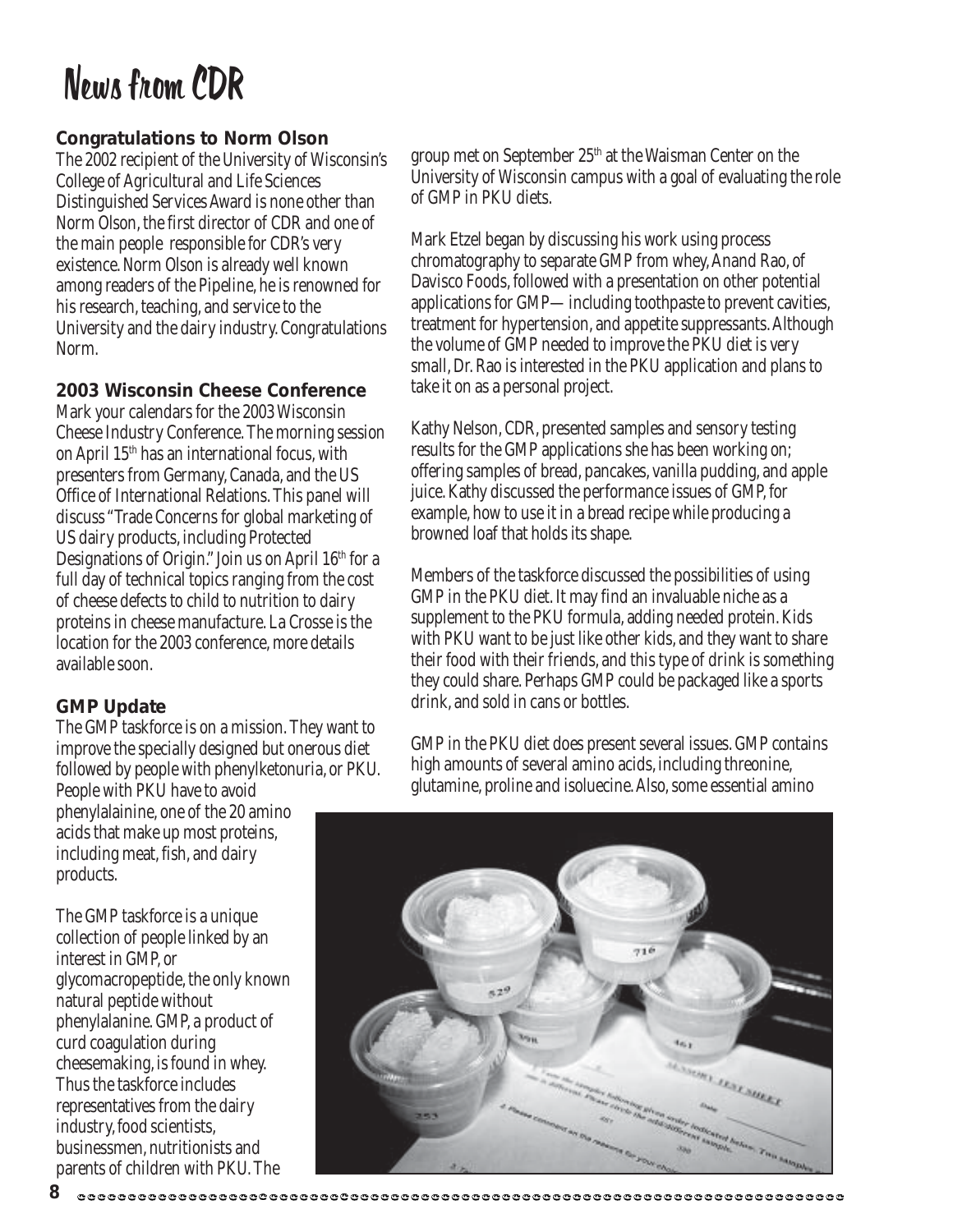### *GMP update, continued*

acids are low or missing, like tyrosine and tryptophan. Will this be a problem if GMP is used in the diet? Right now, no one knows. However a feeding study with animals might be the first step to gather data.

Another issue with GMP is the off-flavor it imparts to food. Is this flavor, described as "stale" or "chemical", an artifact of processing or is an inherent part of GMP? What can we do about it? Masking flavors are available and they will be tested in the future. It's also possible the flavor can be improved by further processing that uses activated carbon adsorption.

GMP, as currently produced by Davisco, still contains some phenylalanine. Dr. Rao suspects that further processing could bring the levels down. CDR's Whey Applications program has a process chromatography column that will be used to remove residual phe from the Davisco GMP. At the same time, the GMP content needs to be boosted. For example, a sports drink for kids with PKU needs a higher amount of GMP and a lower phenylalanine content.

The functional qualities of GMP surprised some of the scientists working with the product. For example, a solution of GMP gels at 60ºC. In addition, if you shake it to produce foam you will find the foam is stable at a low pH. Can these qualities be used as an advantage?

This meeting stretched into the early evening hours and task force members left with assignments to work on and a lot of information to process, but also with slowly building enthusiasm.



#### *continued from page 5*

Kaufman, S.P., and N.F. Olson. 1985. Salt crystal dissolution rate relative to salt recovery and other factors in Cheddar cheese. Final project report to Diamond Crystal Salt Co., St. Clair, MI.

Knox, J. 1978. The effects of salting on the composition and quality of Cheddar cheese. Dairy Industries Int. 43(4): 34-35.

Minitab Statistical Software. 1996. Minitab for Windows, Release 11.21. Minitab Statistical Software, State College, P.A.

Morris, H.A., T.P. Guinee, and P.F. Fox. 1985. Salt diffusion in Cheddar cheese. J. Dairy Sci. 68: 1851-1858.

O'Connor, C.B. 1970. Variation in composition within a block of Cheddar cheese. Irish Agric. and Creamery Rev. 23(6): 11-12.

O'Connor, C.B. 1973. Effect of various rates of salt addition - part one. Irish Agric. and Creamery Rev. 26(11): 5-7.

Richardson, G.H. 1985. Standard Methods for the Examination of Dairy Products. 15th ed. American Public Health Association, Baltimore, MD.

Sutherland, B.J. 1974. Control of salt absorption and whey drainage in Cheddar cheese manufacture. Australian J of Dairy Technology. 29: 86-93.

Tuckey, S.L., and H.A. Ruehe. 1940. Relation of salt content to bitter flavor development in Cheddar cheese. J. Dairy Sci. 23: 517-518.

Wendorff, W.L. 1993. Revised guidelines for landspreading whey and whey permeate. UW Dairy Alert, June 1, 1993. Univ. of Wisconsin, Madison, WI.

Wendorff, W.L. 1996. Good salt management in cheese plants. UW Dairy Alert, November 18, 1996. Univ. of Wisconsin, Madison, WI.

Wisconsin Department of Agriculture, Trade, and Consumer Protection. 2001. Cheese grading, packaging and labeling. WI. Admin. Code, Register July 2001, No. 547.

Wisconsin Department of Natural Resources. 1990. Chapter NR 214: Land treatment of industrial liquid waste, by-product solids and sludges. WI Admin. Code. Register, June 1990, No. 414.

Wisconsin Department of Natural Resources. 2000. Chapter NR 106: Procedures for calculating water quality based effluent limitations for toxic and organoleptic substances discharged to surface waters. WI Admin. Code. Register, Jan. 2000, No. 529.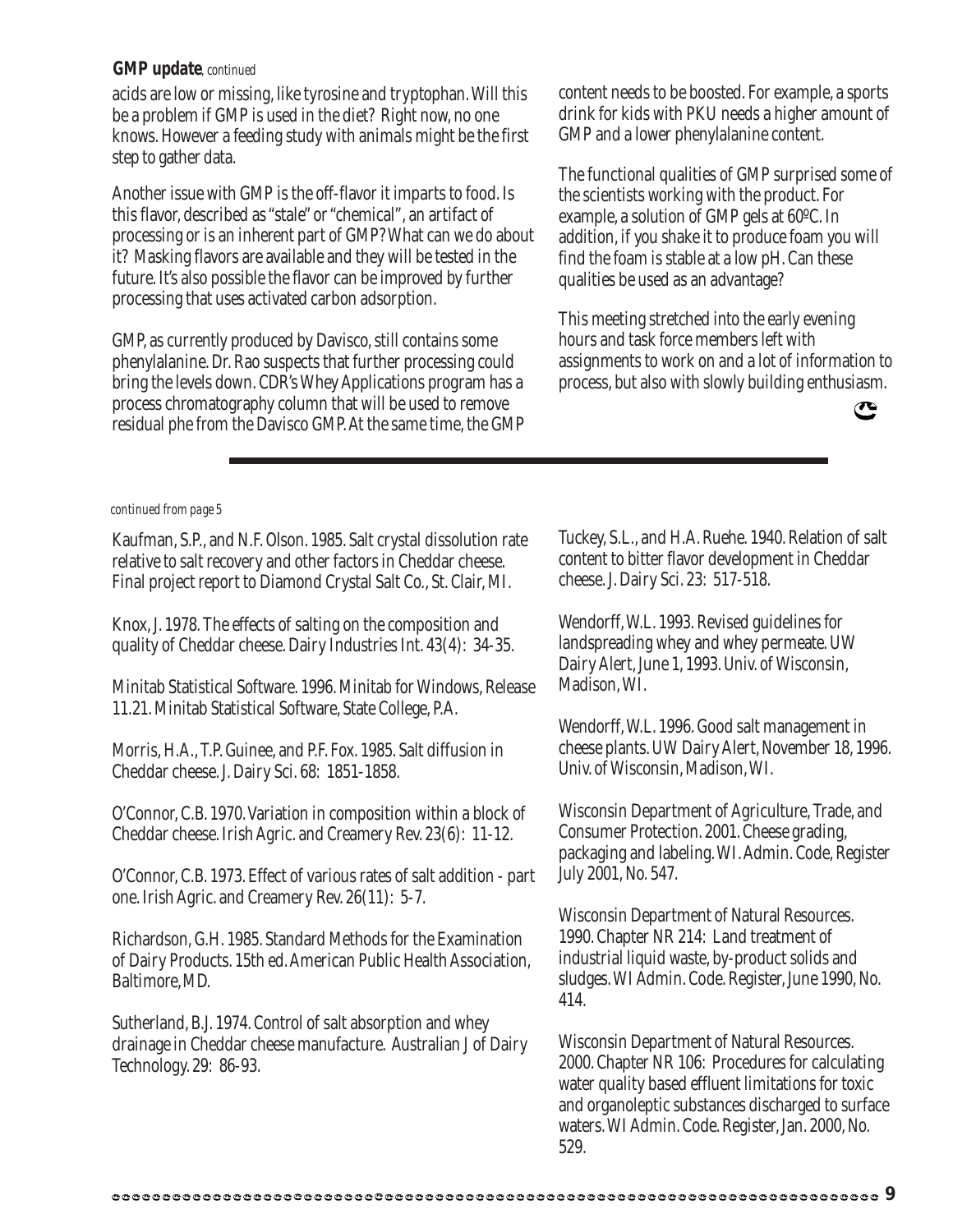# Curd Clinic

Curd Clinic doctor for this issue is Lorraine Heins, Center for Dairy Research

 $\bm{Q}.$  I would like to try some new approaches to standardizing cheese milk using membrane filtration. I have heard that either RO or UF can work for this purpose. What do you recommend?



 First, let's review RO and UF milks. RO, or reverse osmosis, is a process that removes water from skimmilk, thus the permeate stream is almost pure water. UF, or ultrafiltration, removes water, lactose and other small compounds. UF processing essentially concentrates only the protein fraction of milk and the permeate contains mainly water and lactose. When using either process, the amount of whey produced during cheese making is decreased. A.

However, at comparable total solids levels, RO milk contains less casein but more lactose. Consequently, the yield of cheese will be higher when you use UF milk. (See Table 2.) Since there is more lactose in milk concentrated by RO, there will be more lactose in the cheese. This can lead to either higher residual sugar or, if the lactose is fermented, it will lead to a lower pH (i.e. a high acid cheese).

|                                   | Control,    |        | UF 13.5% total   RO 13.5% total |
|-----------------------------------|-------------|--------|---------------------------------|
|                                   | 12.5% total | solids | solids                          |
|                                   | solids      |        |                                 |
| % Lactose in Serum Phase,         | 4.80        | 4.80   | 5.20                            |
| Milk                              |             |        |                                 |
| % Lactic Acid in Cheese           | 1.52        | 1.52   | 1.70                            |
| % Lactic acid in Serum Phase      | 4.0         | 4.0    | 4.50                            |
| (Cheese, $38\%$ H <sub>2</sub> O) |             |        |                                 |

|                                  | *Solubility of $L(+)$ Lactic Acid        | Solubility of $DL(\pm)$ Lactic Acid       |
|----------------------------------|------------------------------------------|-------------------------------------------|
| $139^{\circ}F$<br>$50^{\circ}$ F | $4.2g/100ml$ water<br>$4.5g/100ml$ water | $2.9g/100ml$ water<br>$3.0g/100$ ml water |

| Table 2                     |                 |        |      |                           |  |
|-----------------------------|-----------------|--------|------|---------------------------|--|
| <b>Cheddar Cheese Yield</b> |                 |        |      |                           |  |
|                             |                 |        |      |                           |  |
|                             |                 | Casein | Fat  | Yield ( $@$ 38% moisture) |  |
| $16\%$ TS                   | RO <sub>1</sub> | 3.00   | 4.40 | 12.26                     |  |
| $16\%$ TS                   | UF              | 3.45   | 5.07 | 14.11                     |  |
|                             |                 |        |      |                           |  |

 $T - 1.1 - 2$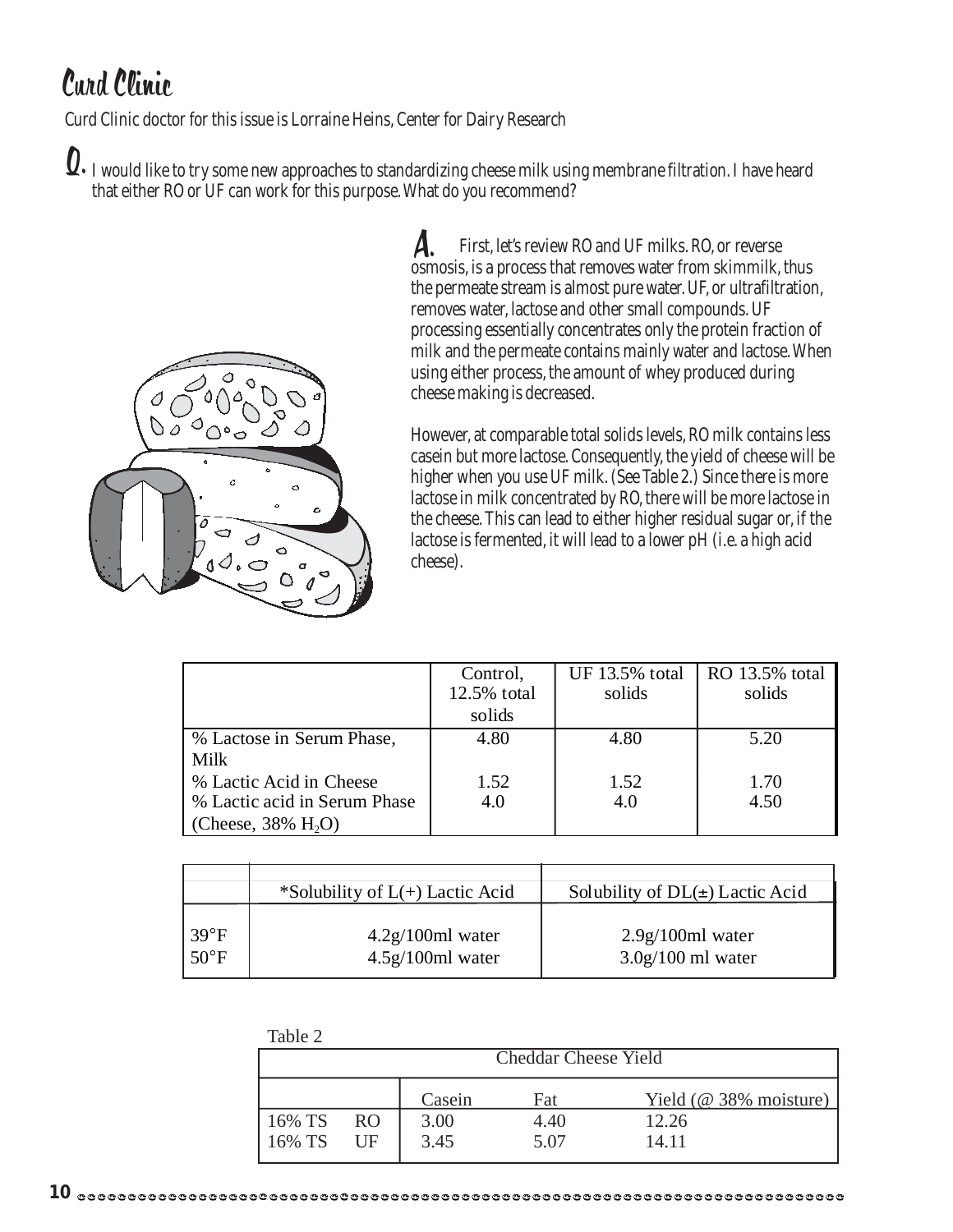It is important to pay attention to this because too much lactose in cheese can cause several problems. For example, the extra sugar can cause excessive browning in pizza cheese. It can also cause problems for people with lactose intolerance. As mentioned above, bacteria will ferment the extra lactose in the cheese, producing an acid cheese and contributing to calcium lactate crystal formation.

Calcium lactate crystals begin when lactose is fermented to lactic acid. Most starter culture bacteria will produce the L-form of lactic acid. However, non-starter lactic acid bacteria (NSLABs), often present as a contaminant in cheese, can convert the L-form of lactic acid to the D-form of lactic acid. Both forms of lactic acid will bind to calcium to form a salt, calcium lactate. We have found crystals of calcium  $L(+)$  lactic acid and crystals containing equal amounts of  $L(+)$  and  $D(-)$  calcium lactate. The D-form of calcium lactate is not as soluble as the L-form, but both forms can produce small white crystals on the outside of cheese if the solubility is exceeded.

Lactose and lactic acid are in solution in the serum phase (aquaeous phase) of the cheese or milk. Below is a table showing how concentrated lactic acid in the serum phase can surpass the solubility level, and precipitate as calcium lactate crystals. (Cao et al, 2001 Korean J. Chem Eng)

### **Additional factors to consider**

If you are standardizing with RO or UF milk you should consider these additional factors. The higher solids level means that you will have to adjust your cheese make. You may need more starter, or you may need to preacidify your milk before adding coagulant. Calcium chloride may be needed, especially when using UF to standardize.

Coagulation will occur at a faster rate. The faster clotting process may mean that the cheese is overset by the time the cutting process is completed. To slow the coagulation rate, the setting temperature can be lowered (87-89ºF), or you should start cutting when the curd is less firm.

Also, more cheese is produced. This is obviously beneficial, but it's possible that more cheese produced might overwhelm the capacity of your plant (i.e. draining tables, etc.).



Please help us keep our mailing list current! Simply phone, fax or e-mail the information requested below to:

*The Dairy Pipeline* Center for Dairy Research 1605 Linden Dr. Madison, WI 53706 phone: 608/262-8015 fax: 608/262-1578

You can also choose to forgo a mailed copy and get on our e-mail subscription list which will remind you to read the Pipeline on the web. Email this request to hogensen@cdr.wisc.edu

| Street Address <b>Container Street Address</b> |                         |
|------------------------------------------------|-------------------------|
|                                                |                         |
| <b>City</b>                                    |                         |
| <b>State</b>                                   |                         |
| <b>Zip</b>                                     |                         |
| <b>Codmation</b> code)                         |                         |
| $\Box$ CHANGE $\Box$ ADD                       | <b>REMOVE</b><br>$\Box$ |